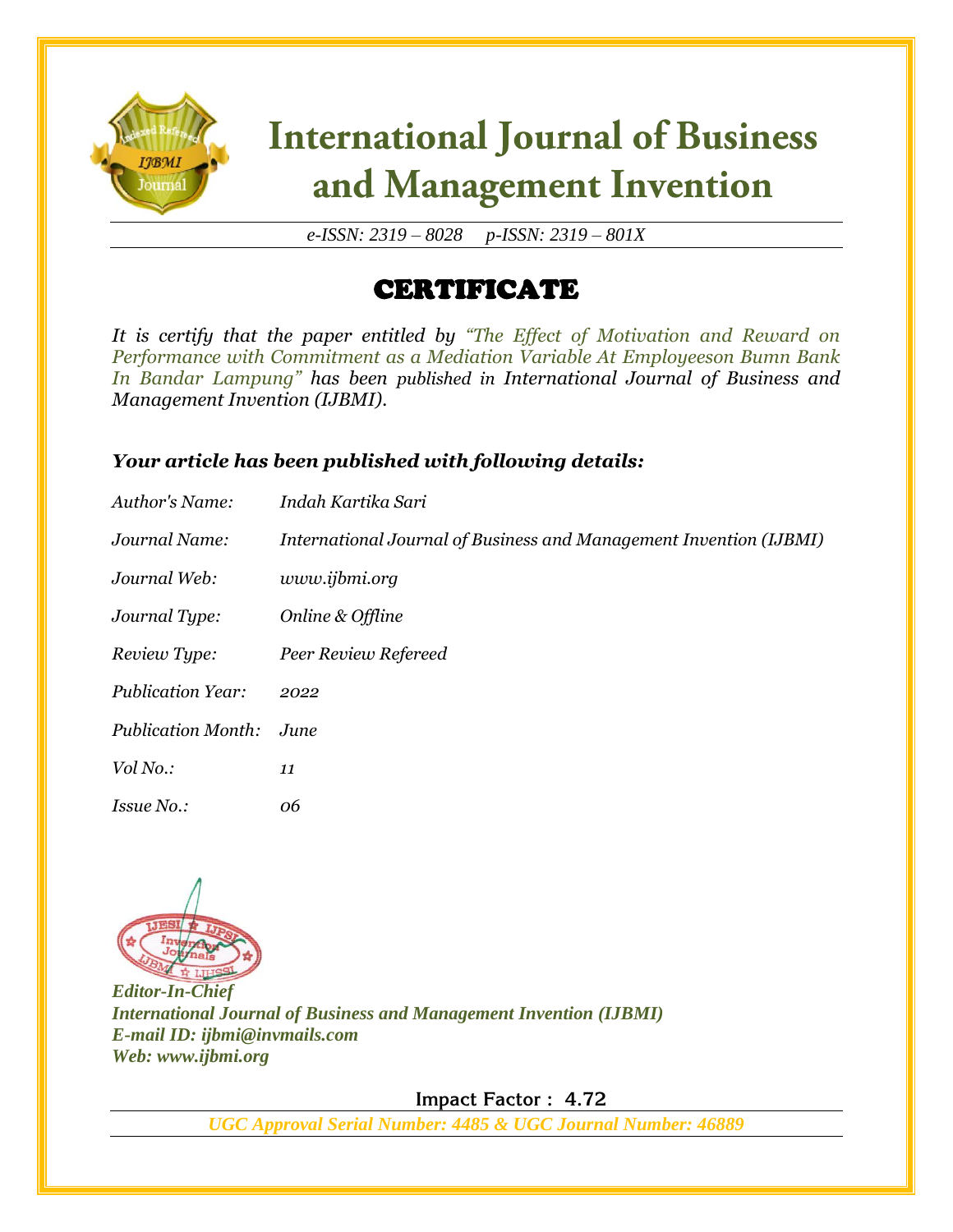

# **International Journal of Business** and Management Invention

*e-ISSN: 2319 – 8028 p-ISSN: 2319 – 801X*

## CERTIFICATE

*It is certify that the paper entitled by "The Effect of Motivation and Reward on Performance with Commitment as a Mediation Variable At Employeeson Bumn Bank In Bandar Lampung" has been published in International Journal of Business and Management Invention (IJBMI).*

### *Your article has been published with following details:*

| Author's Name:            | Ayi Ahadiat                                                        |
|---------------------------|--------------------------------------------------------------------|
| Journal Name:             | International Journal of Business and Management Invention (IJBMI) |
| Journal Web:              | www.ijbmi.org                                                      |
| Journal Type:             | Online & Offline                                                   |
| Review Type:              | Peer Review Refereed                                               |
| <b>Publication Year:</b>  | 2022                                                               |
| <b>Publication Month:</b> | June                                                               |
| Vol No.:                  | 11                                                                 |
| <i>Issue No.:</i>         | 06                                                                 |



*Editor-In-Chief International Journal of Business and Management Invention (IJBMI) E-mail ID: ijbmi@invmails.com Web: www.ijbmi.org*

 **Impact Factor : 4.72** 

*UGC Approval Serial Number: 4485 & UGC Journal Number: 46889*